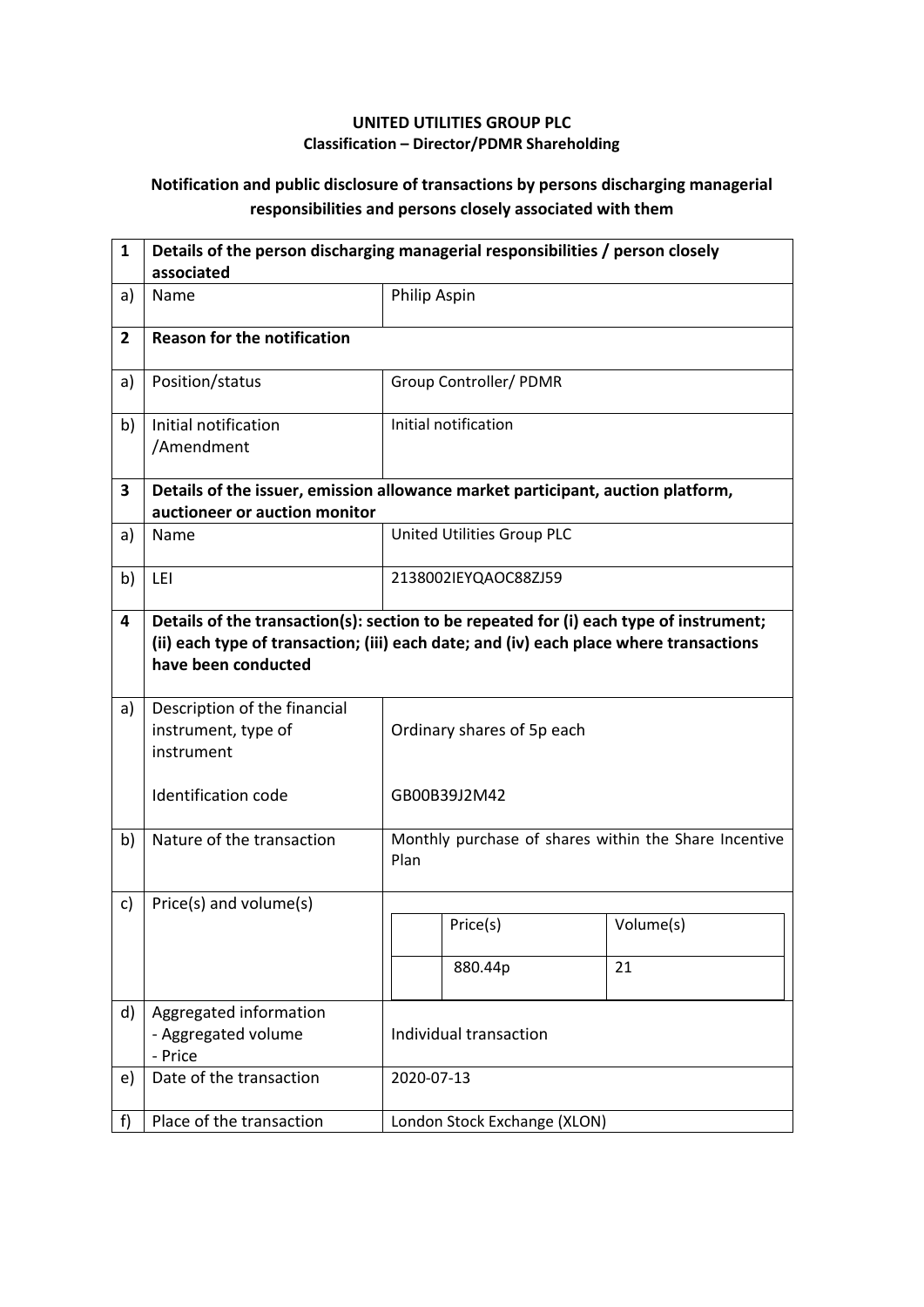| 1              | Details of the person discharging managerial responsibilities / person closely                                                                                                                          |                                            |                                                       |  |  |  |
|----------------|---------------------------------------------------------------------------------------------------------------------------------------------------------------------------------------------------------|--------------------------------------------|-------------------------------------------------------|--|--|--|
|                | associated                                                                                                                                                                                              |                                            |                                                       |  |  |  |
| a)             | Name                                                                                                                                                                                                    | Louise Beardmore                           |                                                       |  |  |  |
| $\overline{2}$ | <b>Reason for the notification</b>                                                                                                                                                                      |                                            |                                                       |  |  |  |
| a)             | Position/status                                                                                                                                                                                         | Customer Services and People Director/PDMR |                                                       |  |  |  |
| b)             | Initial notification<br>/Amendment                                                                                                                                                                      | Initial notification                       |                                                       |  |  |  |
| 3              | Details of the issuer, emission allowance market participant, auction platform,                                                                                                                         |                                            |                                                       |  |  |  |
|                | auctioneer or auction monitor                                                                                                                                                                           |                                            |                                                       |  |  |  |
| a)             | Name                                                                                                                                                                                                    | United Utilities Group PLC                 |                                                       |  |  |  |
| b)             | LEI                                                                                                                                                                                                     | 2138002IEYQAOC88ZJ59                       |                                                       |  |  |  |
| 4              | Details of the transaction(s): section to be repeated for (i) each type of instrument;<br>(ii) each type of transaction; (iii) each date; and (iv) each place where transactions<br>have been conducted |                                            |                                                       |  |  |  |
| a)             | Description of the financial<br>instrument, type of<br>instrument                                                                                                                                       | Ordinary shares of 5p each                 |                                                       |  |  |  |
|                | <b>Identification code</b>                                                                                                                                                                              | GB00B39J2M42                               |                                                       |  |  |  |
| b)             | Nature of the transaction                                                                                                                                                                               | Plan                                       | Monthly purchase of shares within the Share Incentive |  |  |  |
| c)             | Price(s) and volume(s)                                                                                                                                                                                  |                                            |                                                       |  |  |  |
|                |                                                                                                                                                                                                         | Price(s)                                   | Volume(s)                                             |  |  |  |
|                |                                                                                                                                                                                                         | 880.44p                                    | 20                                                    |  |  |  |
| d)             | Aggregated information<br>- Aggregated volume<br>- Price                                                                                                                                                | Individual transaction                     |                                                       |  |  |  |
| e)             | Date of the transaction                                                                                                                                                                                 | 2020-07-13                                 |                                                       |  |  |  |
| f)             | Place of the transaction                                                                                                                                                                                | London Stock Exchange (XLON)               |                                                       |  |  |  |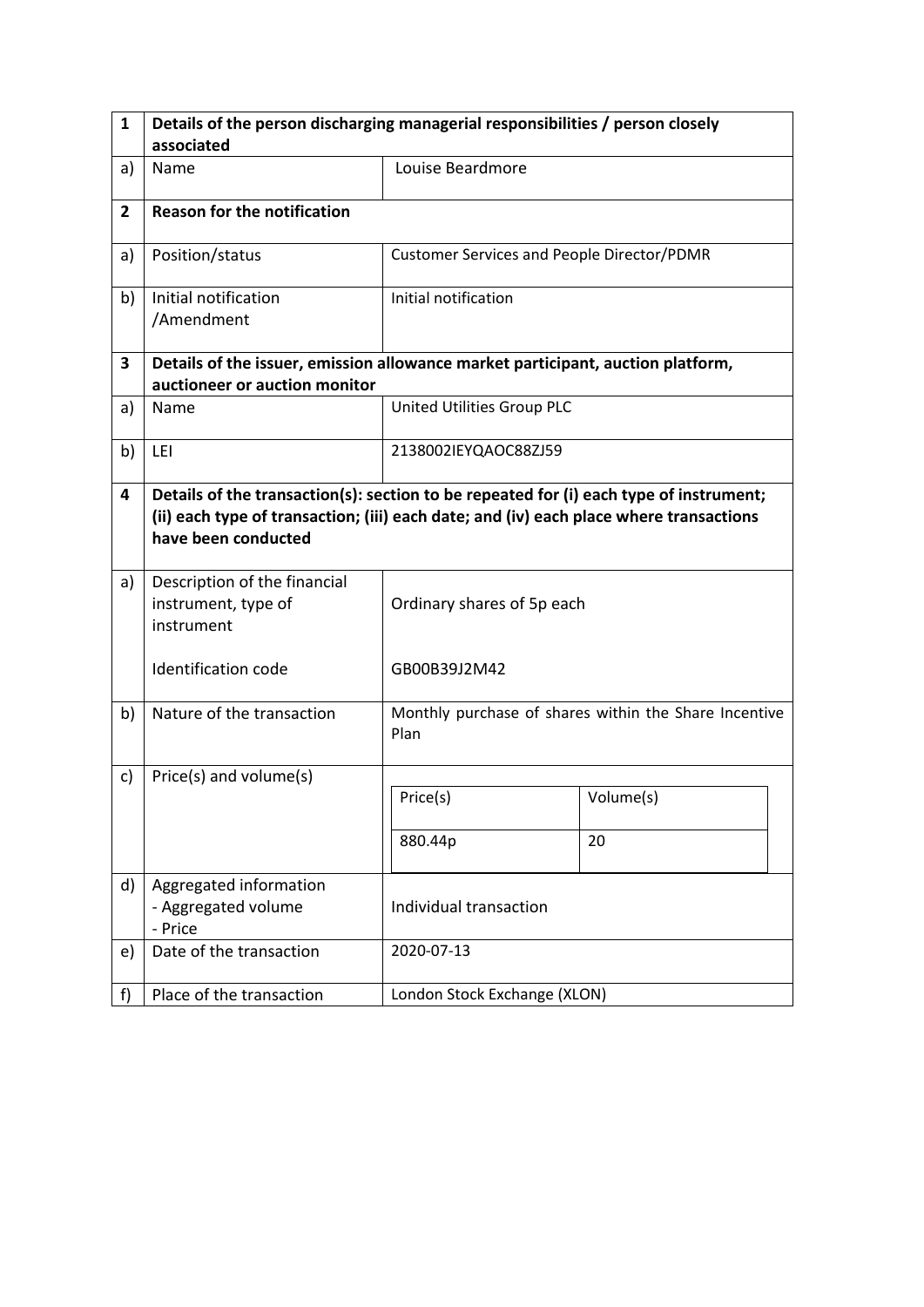| $\mathbf{1}$   | Details of the person discharging managerial responsibilities / person closely                                                                                                                          |                                       |                                                       |  |  |  |
|----------------|---------------------------------------------------------------------------------------------------------------------------------------------------------------------------------------------------------|---------------------------------------|-------------------------------------------------------|--|--|--|
|                | associated                                                                                                                                                                                              |                                       |                                                       |  |  |  |
| a)             | Name                                                                                                                                                                                                    | James Bullock                         |                                                       |  |  |  |
| $\overline{2}$ | <b>Reason for the notification</b>                                                                                                                                                                      |                                       |                                                       |  |  |  |
| a)             | Position/status                                                                                                                                                                                         | Strategy and Regulation Director/PDMR |                                                       |  |  |  |
| b)             | Initial notification<br>/Amendment                                                                                                                                                                      | Initial notification                  |                                                       |  |  |  |
| 3              | Details of the issuer, emission allowance market participant, auction platform,                                                                                                                         |                                       |                                                       |  |  |  |
|                | auctioneer or auction monitor                                                                                                                                                                           |                                       |                                                       |  |  |  |
| a)             | Name                                                                                                                                                                                                    | United Utilities Group PLC            |                                                       |  |  |  |
| b)             | LEI                                                                                                                                                                                                     | 2138002IEYQAOC88ZJ59                  |                                                       |  |  |  |
| 4              | Details of the transaction(s): section to be repeated for (i) each type of instrument;<br>(ii) each type of transaction; (iii) each date; and (iv) each place where transactions<br>have been conducted |                                       |                                                       |  |  |  |
| a)             | Description of the financial<br>instrument, type of<br>instrument                                                                                                                                       | Ordinary shares of 5p each            |                                                       |  |  |  |
|                | Identification code                                                                                                                                                                                     | GB00B39J2M42                          |                                                       |  |  |  |
| b)             | Nature of the transaction                                                                                                                                                                               | Plan                                  | Monthly purchase of shares within the Share Incentive |  |  |  |
| c)             | Price(s) and volume(s)                                                                                                                                                                                  |                                       |                                                       |  |  |  |
|                |                                                                                                                                                                                                         | Price(s)                              | Volume(s)                                             |  |  |  |
|                |                                                                                                                                                                                                         | 880.44p                               | 20                                                    |  |  |  |
| d)             | Aggregated information<br>- Aggregated volume<br>- Price                                                                                                                                                | Individual transaction                |                                                       |  |  |  |
| e)             | Date of the transaction                                                                                                                                                                                 | 2020-07-13                            |                                                       |  |  |  |
| f              | Place of the transaction                                                                                                                                                                                | London Stock Exchange (XLON)          |                                                       |  |  |  |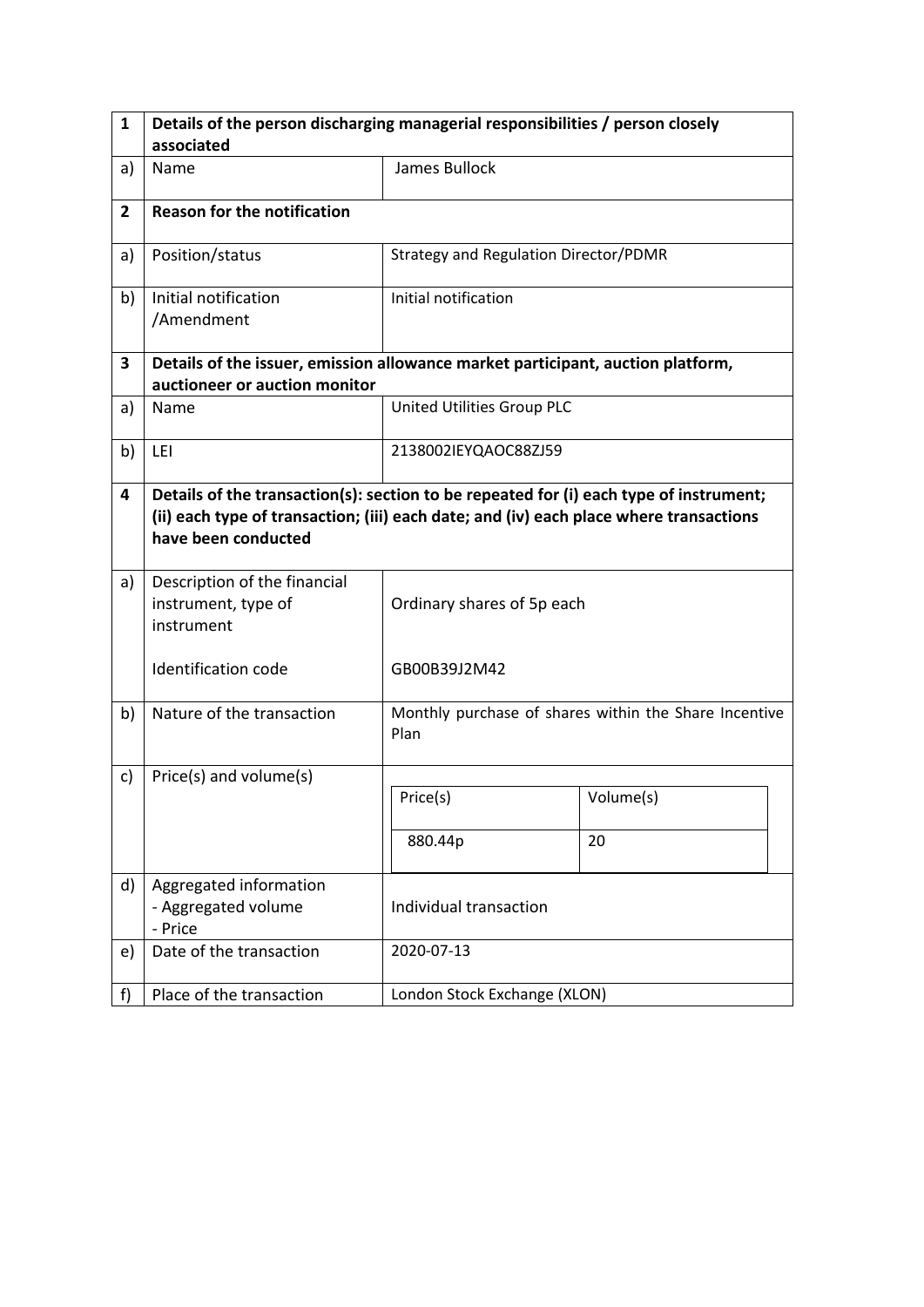| $\mathbf{1}$   | Details of the person discharging managerial responsibilities / person closely                                                                                                                          |                            |                                            |                                                       |  |
|----------------|---------------------------------------------------------------------------------------------------------------------------------------------------------------------------------------------------------|----------------------------|--------------------------------------------|-------------------------------------------------------|--|
|                | associated                                                                                                                                                                                              |                            |                                            |                                                       |  |
| a)             | Name                                                                                                                                                                                                    |                            | <b>Simon Chadwick</b>                      |                                                       |  |
| $\overline{2}$ | <b>Reason for the notification</b>                                                                                                                                                                      |                            |                                            |                                                       |  |
| a)             | Position/status                                                                                                                                                                                         |                            | Digital Services & Central Operations/PDMR |                                                       |  |
| b)             | Initial notification<br>/Amendment                                                                                                                                                                      |                            | Initial notification                       |                                                       |  |
| 3              | Details of the issuer, emission allowance market participant, auction platform,                                                                                                                         |                            |                                            |                                                       |  |
|                | auctioneer or auction monitor                                                                                                                                                                           |                            |                                            |                                                       |  |
| a)             | Name                                                                                                                                                                                                    |                            | United Utilities Group PLC                 |                                                       |  |
| b)             | LEI                                                                                                                                                                                                     |                            | 2138002IEYQAOC88ZJ59                       |                                                       |  |
| 4              | Details of the transaction(s): section to be repeated for (i) each type of instrument;<br>(ii) each type of transaction; (iii) each date; and (iv) each place where transactions<br>have been conducted |                            |                                            |                                                       |  |
| a)             | Description of the financial<br>instrument, type of<br>instrument                                                                                                                                       | Ordinary shares of 5p each |                                            |                                                       |  |
|                | Identification code                                                                                                                                                                                     |                            | GB00B39J2M42                               |                                                       |  |
| b)             | Nature of the transaction                                                                                                                                                                               | Plan                       |                                            | Monthly purchase of shares within the Share Incentive |  |
| c)             | Price(s) and volume(s)                                                                                                                                                                                  |                            |                                            |                                                       |  |
|                |                                                                                                                                                                                                         |                            | Price(s)                                   | Volume(s)                                             |  |
|                |                                                                                                                                                                                                         |                            | 880.44p                                    | 21                                                    |  |
| d)             | Aggregated information<br>- Aggregated volume<br>- Price                                                                                                                                                | Individual transaction     |                                            |                                                       |  |
| e)             | Date of the transaction                                                                                                                                                                                 |                            | 2020-07-13                                 |                                                       |  |
| f              | Place of the transaction                                                                                                                                                                                |                            | London Stock Exchange (XLON)               |                                                       |  |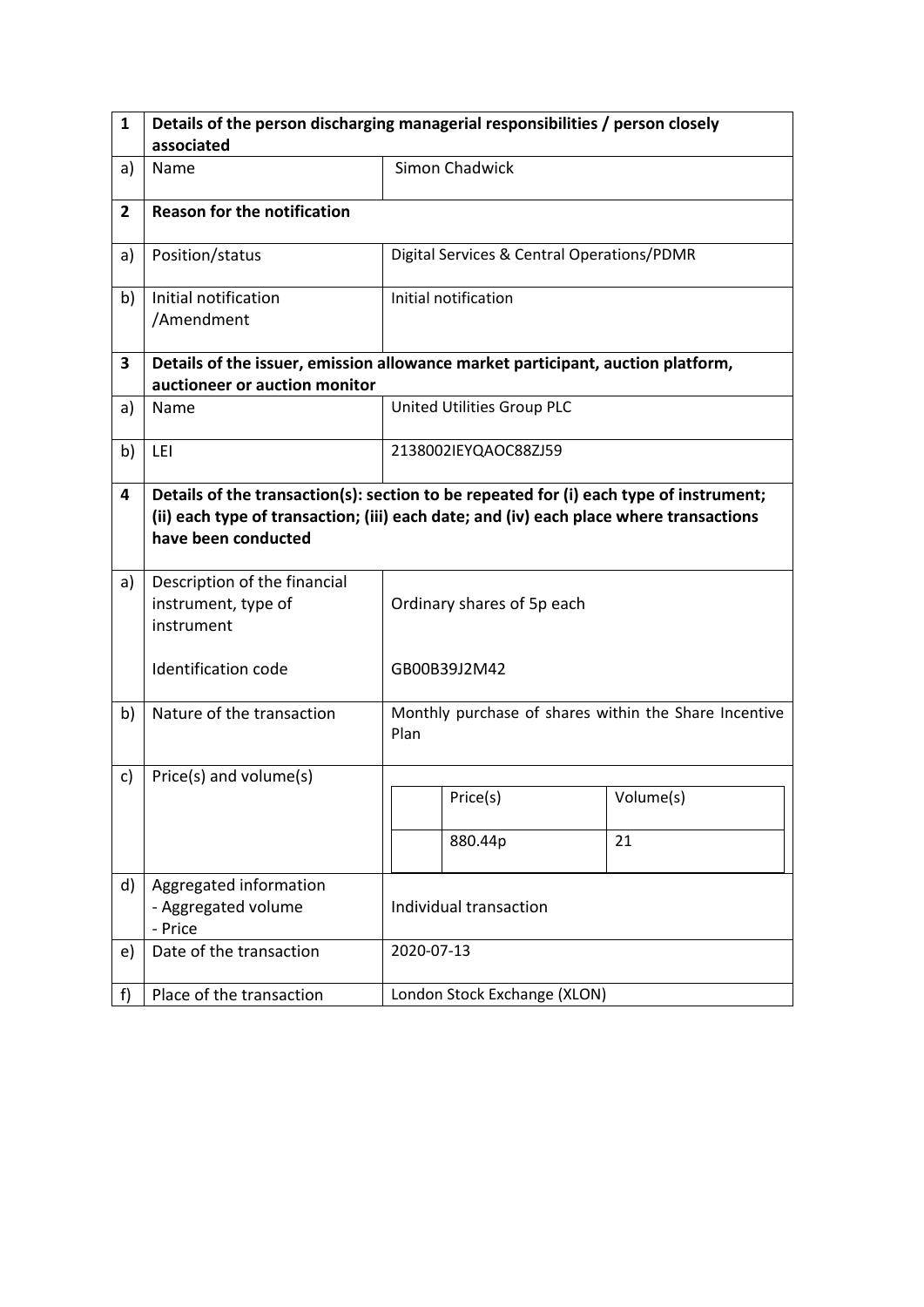| 1              | Details of the person discharging managerial responsibilities / person closely<br>associated                                                                                                            |                               |                                                       |  |  |
|----------------|---------------------------------------------------------------------------------------------------------------------------------------------------------------------------------------------------------|-------------------------------|-------------------------------------------------------|--|--|
| a)             | Name                                                                                                                                                                                                    | Simon Gardiner                |                                                       |  |  |
| $\overline{2}$ | <b>Reason for the notification</b>                                                                                                                                                                      |                               |                                                       |  |  |
| a)             | Position/status                                                                                                                                                                                         | <b>Company Secretary/PDMR</b> |                                                       |  |  |
| b)             | Initial notification<br>/Amendment                                                                                                                                                                      | Initial notification          |                                                       |  |  |
| 3              | Details of the issuer, emission allowance market participant, auction platform,<br>auctioneer or auction monitor                                                                                        |                               |                                                       |  |  |
| a)             | Name                                                                                                                                                                                                    | United Utilities Group PLC    |                                                       |  |  |
| b)             | LEI                                                                                                                                                                                                     | 2138002IEYQAOC88ZJ59          |                                                       |  |  |
| 4              | Details of the transaction(s): section to be repeated for (i) each type of instrument;<br>(ii) each type of transaction; (iii) each date; and (iv) each place where transactions<br>have been conducted |                               |                                                       |  |  |
| a)             | Description of the financial<br>instrument, type of<br>instrument                                                                                                                                       | Ordinary shares of 5p each    |                                                       |  |  |
|                | <b>Identification code</b>                                                                                                                                                                              | GB00B39J2M42                  |                                                       |  |  |
| b)             | Nature of the transaction                                                                                                                                                                               | Plan                          | Monthly purchase of shares within the Share Incentive |  |  |
| c)             | Price(s) and volume(s)                                                                                                                                                                                  |                               |                                                       |  |  |
|                |                                                                                                                                                                                                         | Price(s)                      | Volume(s)                                             |  |  |
|                |                                                                                                                                                                                                         | 880.44p                       | 21                                                    |  |  |
| d)             | Aggregated information<br>- Aggregated volume<br>- Price                                                                                                                                                | Individual transaction        |                                                       |  |  |
| e)             | Date of the transaction                                                                                                                                                                                 | 2020-07-13                    |                                                       |  |  |
| f)             | Place of the transaction                                                                                                                                                                                | London Stock Exchange (XLON)  |                                                       |  |  |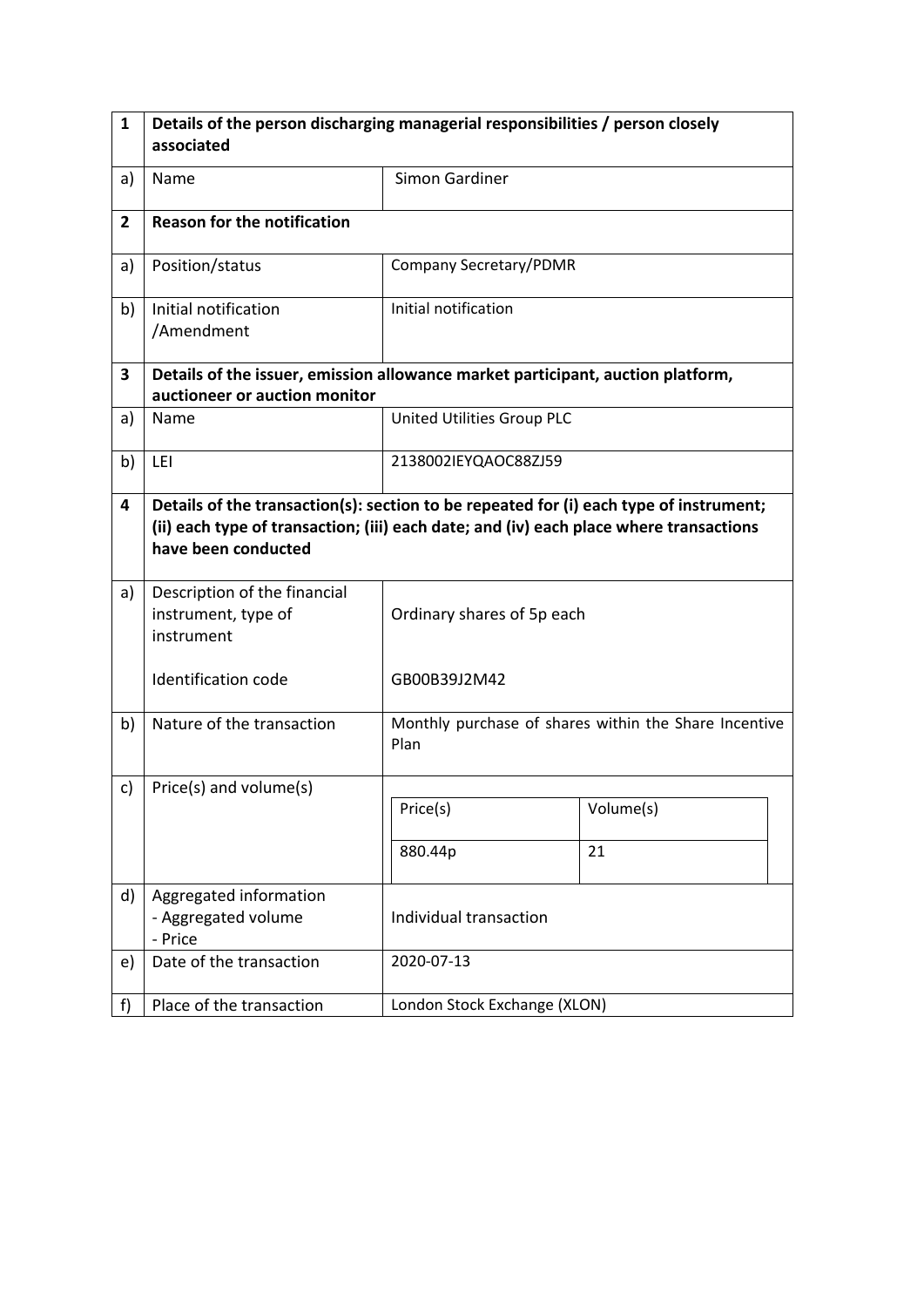| 1              | Details of the person discharging managerial responsibilities / person closely                                                                                                                          |                            |                                              |                                                       |  |
|----------------|---------------------------------------------------------------------------------------------------------------------------------------------------------------------------------------------------------|----------------------------|----------------------------------------------|-------------------------------------------------------|--|
|                | associated                                                                                                                                                                                              |                            |                                              |                                                       |  |
| a)             | Name                                                                                                                                                                                                    |                            | Joanne Harrison                              |                                                       |  |
| $\overline{2}$ | <b>Reason for the notification</b>                                                                                                                                                                      |                            |                                              |                                                       |  |
| a)             | Position/status                                                                                                                                                                                         |                            | Environment and Asset Strategy Director/PDMR |                                                       |  |
| b)             | Initial notification<br>/Amendment                                                                                                                                                                      |                            | Initial notification                         |                                                       |  |
| 3              | Details of the issuer, emission allowance market participant, auction platform,                                                                                                                         |                            |                                              |                                                       |  |
|                | auctioneer or auction monitor                                                                                                                                                                           |                            |                                              |                                                       |  |
| a)             | Name                                                                                                                                                                                                    |                            | United Utilities Group PLC                   |                                                       |  |
| b)             | LEI                                                                                                                                                                                                     |                            | 2138002IEYQAOC88ZJ59                         |                                                       |  |
| 4              | Details of the transaction(s): section to be repeated for (i) each type of instrument;<br>(ii) each type of transaction; (iii) each date; and (iv) each place where transactions<br>have been conducted |                            |                                              |                                                       |  |
| a)             | Description of the financial<br>instrument, type of<br>instrument                                                                                                                                       | Ordinary shares of 5p each |                                              |                                                       |  |
|                | <b>Identification code</b>                                                                                                                                                                              |                            | GB00B39J2M42                                 |                                                       |  |
| b)             | Nature of the transaction                                                                                                                                                                               | Plan                       |                                              | Monthly purchase of shares within the Share Incentive |  |
| c)             | Price(s) and volume(s)                                                                                                                                                                                  |                            |                                              |                                                       |  |
|                |                                                                                                                                                                                                         |                            | Price(s)                                     | Volume(s)                                             |  |
|                |                                                                                                                                                                                                         |                            | 880.44p                                      | 21                                                    |  |
| d)             | Aggregated information<br>- Aggregated volume<br>- Price                                                                                                                                                | Individual transaction     |                                              |                                                       |  |
| e)             | Date of the transaction                                                                                                                                                                                 |                            | 2020-07-13                                   |                                                       |  |
| f)             | Place of the transaction                                                                                                                                                                                |                            | London Stock Exchange (XLON)                 |                                                       |  |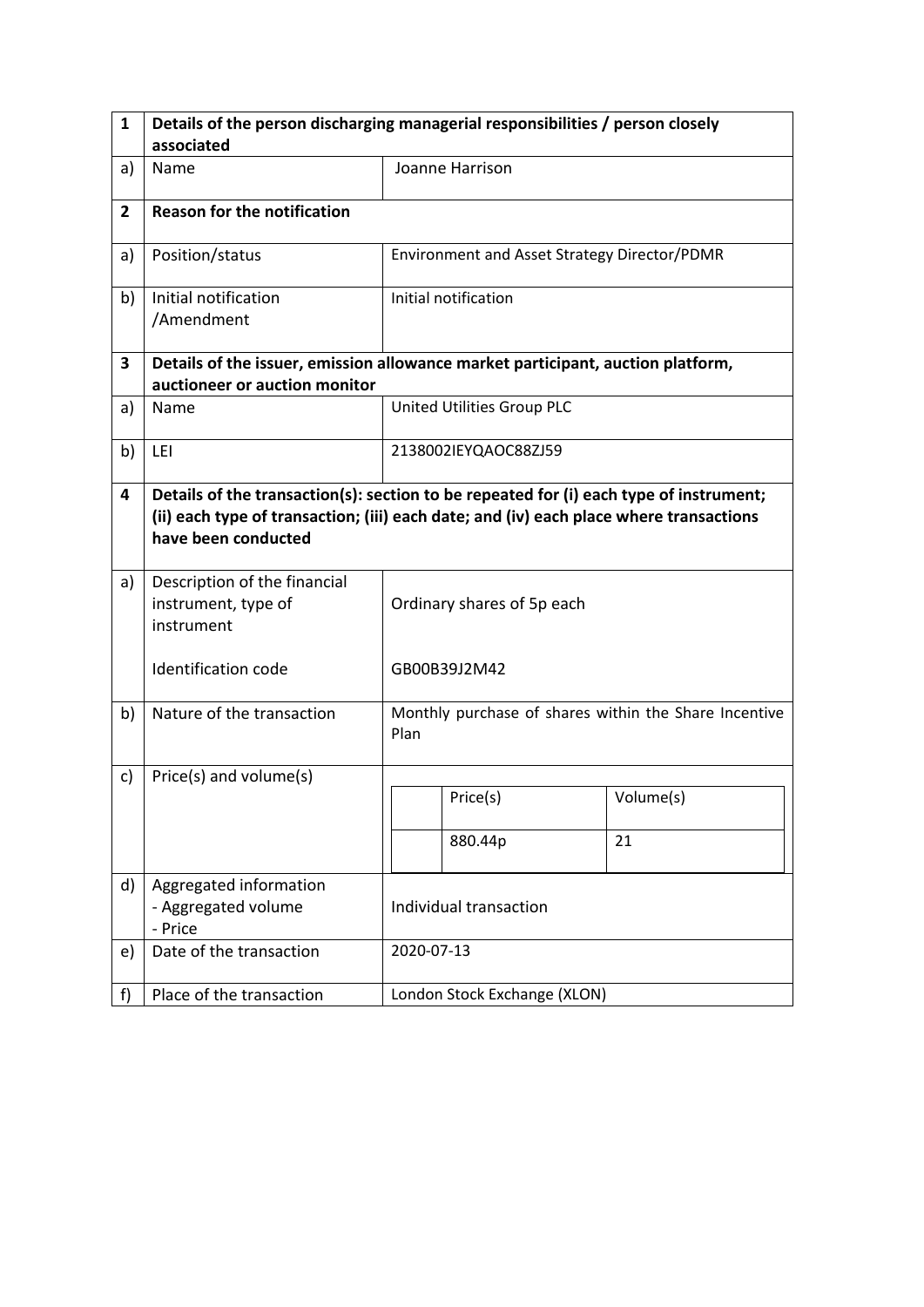| 1              | Details of the person discharging managerial responsibilities / person closely                                                                                                                          |                            |                              |                                                       |  |
|----------------|---------------------------------------------------------------------------------------------------------------------------------------------------------------------------------------------------------|----------------------------|------------------------------|-------------------------------------------------------|--|
|                | associated                                                                                                                                                                                              |                            |                              |                                                       |  |
| a)             | Name                                                                                                                                                                                                    |                            | James Keith Haslett          |                                                       |  |
| $\overline{2}$ | <b>Reason for the notification</b>                                                                                                                                                                      |                            |                              |                                                       |  |
| a)             | Position/status                                                                                                                                                                                         |                            | Director of Wastewater/PDMR  |                                                       |  |
| b)             | Initial notification<br>/Amendment                                                                                                                                                                      |                            | Initial notification         |                                                       |  |
| 3              | Details of the issuer, emission allowance market participant, auction platform,                                                                                                                         |                            |                              |                                                       |  |
|                | auctioneer or auction monitor                                                                                                                                                                           |                            |                              |                                                       |  |
| a)             | Name                                                                                                                                                                                                    |                            | United Utilities Group PLC   |                                                       |  |
| b)             | LEI                                                                                                                                                                                                     | 2138002IEYQAOC88ZJ59       |                              |                                                       |  |
| 4              | Details of the transaction(s): section to be repeated for (i) each type of instrument;<br>(ii) each type of transaction; (iii) each date; and (iv) each place where transactions<br>have been conducted |                            |                              |                                                       |  |
| a)             | Description of the financial<br>instrument, type of<br>instrument                                                                                                                                       | Ordinary shares of 5p each |                              |                                                       |  |
|                | <b>Identification code</b>                                                                                                                                                                              |                            | GB00B39J2M42                 |                                                       |  |
| b)             | Nature of the transaction                                                                                                                                                                               | Plan                       |                              | Monthly purchase of shares within the Share Incentive |  |
| c)             | Price(s) and volume(s)                                                                                                                                                                                  |                            |                              |                                                       |  |
|                |                                                                                                                                                                                                         |                            | Price(s)                     | Volume(s)                                             |  |
|                |                                                                                                                                                                                                         |                            | 880.44p                      | 21                                                    |  |
| d)             | Aggregated information<br>- Aggregated volume<br>- Price                                                                                                                                                | Individual transaction     |                              |                                                       |  |
| e)             | Date of the transaction                                                                                                                                                                                 |                            | 2020-07-13                   |                                                       |  |
| f)             | Place of the transaction                                                                                                                                                                                |                            | London Stock Exchange (XLON) |                                                       |  |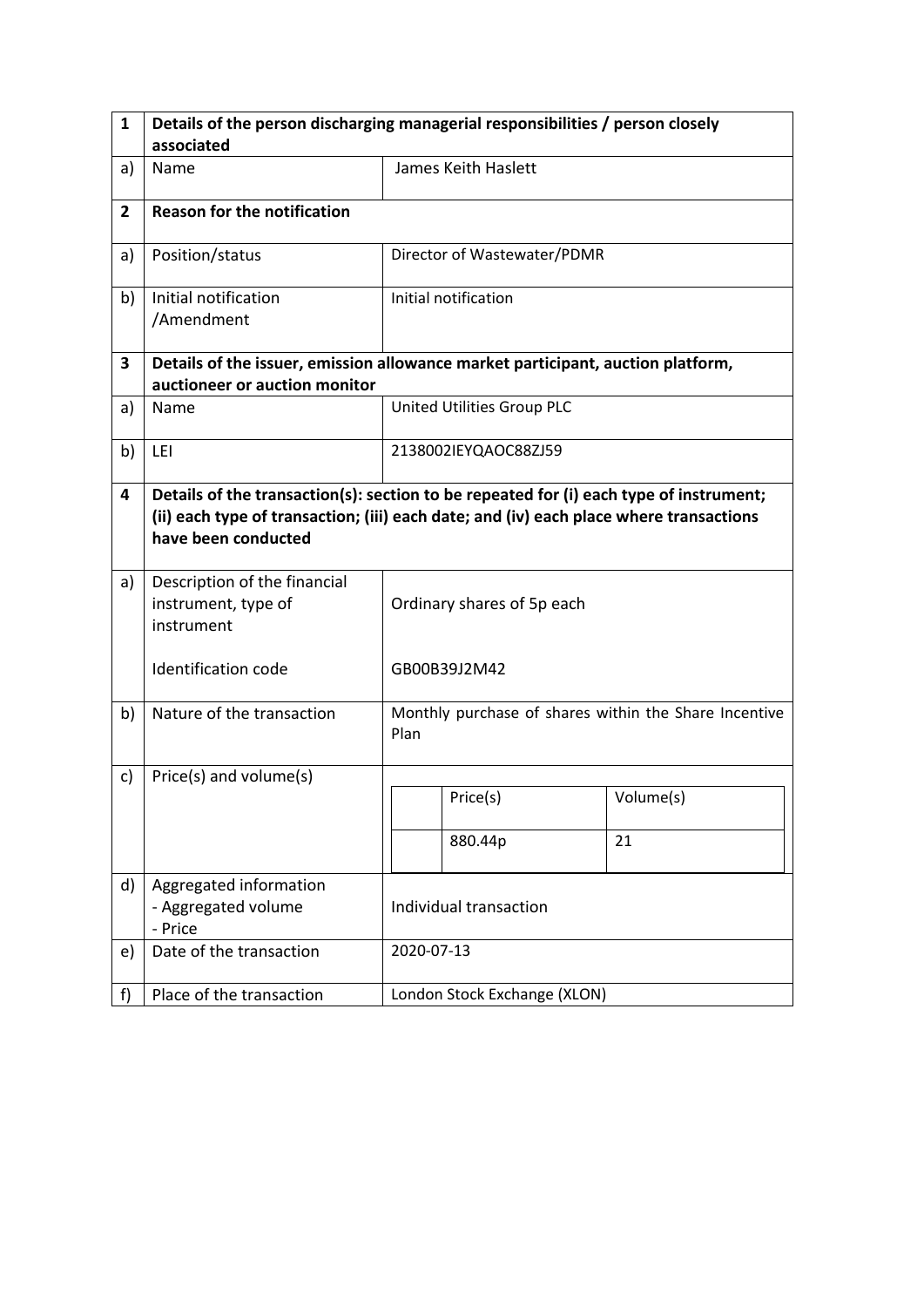| $\mathbf{1}$   | Details of the person discharging managerial responsibilities / person closely                                                                                                                          |                              |                                                       |  |  |  |
|----------------|---------------------------------------------------------------------------------------------------------------------------------------------------------------------------------------------------------|------------------------------|-------------------------------------------------------|--|--|--|
|                | associated                                                                                                                                                                                              |                              |                                                       |  |  |  |
| a)             | Name                                                                                                                                                                                                    | John Russell Houlden         |                                                       |  |  |  |
| $\overline{2}$ | <b>Reason for the notification</b>                                                                                                                                                                      |                              |                                                       |  |  |  |
| a)             | Position/status                                                                                                                                                                                         | Chief Financial Officer/PDMR |                                                       |  |  |  |
| b)             | Initial notification<br>/Amendment                                                                                                                                                                      | Initial notification         |                                                       |  |  |  |
| 3              | Details of the issuer, emission allowance market participant, auction platform,                                                                                                                         |                              |                                                       |  |  |  |
|                | auctioneer or auction monitor                                                                                                                                                                           |                              |                                                       |  |  |  |
| a)             | Name                                                                                                                                                                                                    | United Utilities Group PLC   |                                                       |  |  |  |
| b)             | LEI                                                                                                                                                                                                     | 2138002IEYQAOC88ZJ59         |                                                       |  |  |  |
| 4              | Details of the transaction(s): section to be repeated for (i) each type of instrument;<br>(ii) each type of transaction; (iii) each date; and (iv) each place where transactions<br>have been conducted |                              |                                                       |  |  |  |
| a)             | Description of the financial<br>instrument, type of<br>instrument                                                                                                                                       | Ordinary shares of 5p each   |                                                       |  |  |  |
|                | Identification code                                                                                                                                                                                     | GB00B39J2M42                 |                                                       |  |  |  |
| b)             | Nature of the transaction                                                                                                                                                                               | Plan                         | Monthly purchase of shares within the Share Incentive |  |  |  |
| c)             | Price(s) and volume(s)                                                                                                                                                                                  |                              |                                                       |  |  |  |
|                |                                                                                                                                                                                                         | Price(s)                     | Volume(s)                                             |  |  |  |
|                |                                                                                                                                                                                                         | 880.44p                      | 21                                                    |  |  |  |
| d)             | Aggregated information<br>- Aggregated volume<br>- Price                                                                                                                                                | Individual transaction       |                                                       |  |  |  |
| e)             | Date of the transaction                                                                                                                                                                                 | 2020-07-13                   |                                                       |  |  |  |
| f              | Place of the transaction                                                                                                                                                                                | London Stock Exchange (XLON) |                                                       |  |  |  |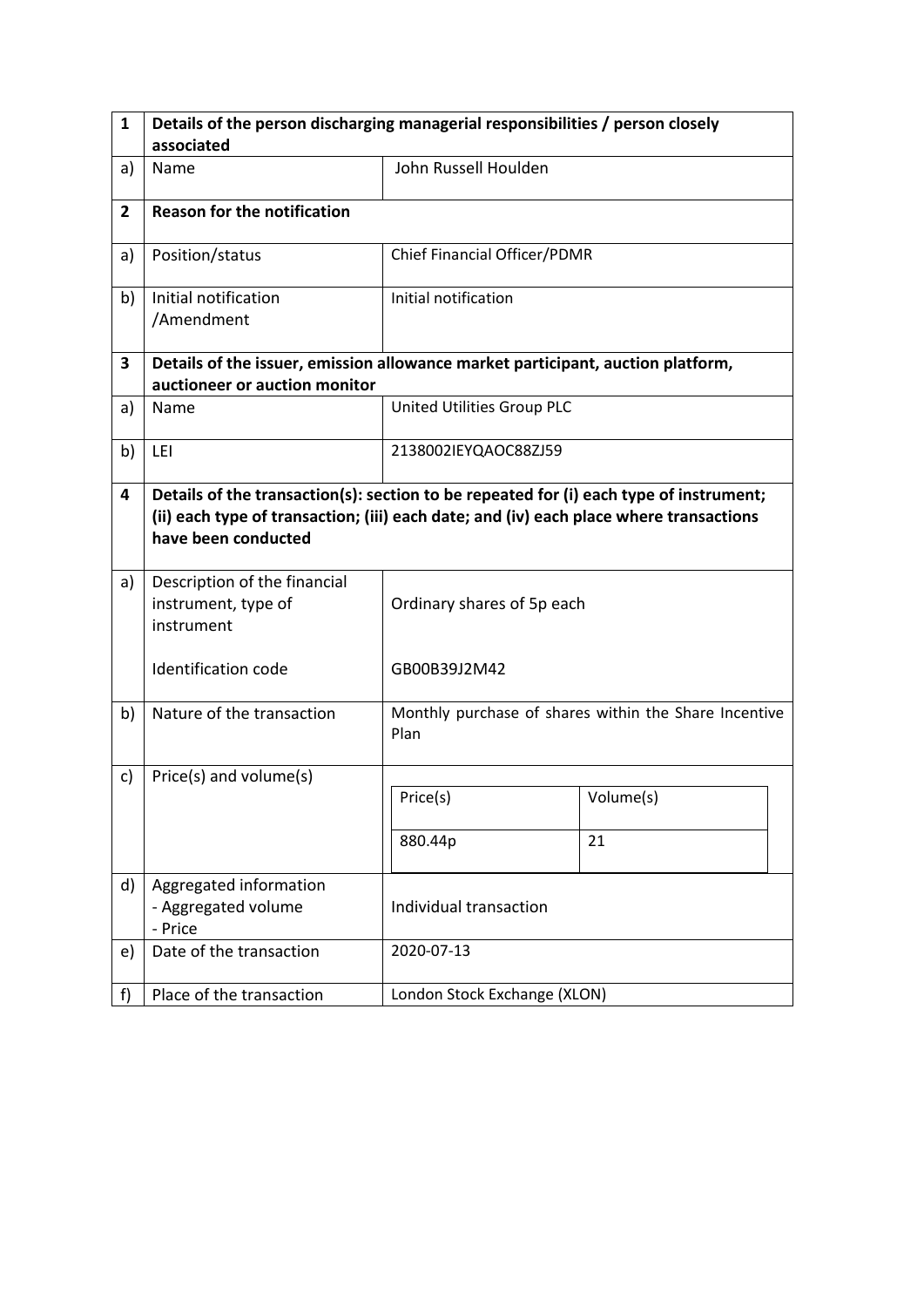| $\mathbf{1}$   | Details of the person discharging managerial responsibilities / person closely                                                                                                                          |                                 |                                                       |  |  |  |
|----------------|---------------------------------------------------------------------------------------------------------------------------------------------------------------------------------------------------------|---------------------------------|-------------------------------------------------------|--|--|--|
|                | associated                                                                                                                                                                                              |                                 |                                                       |  |  |  |
| a)             | Name                                                                                                                                                                                                    | Gaynor Kenyon                   |                                                       |  |  |  |
| $\overline{2}$ | <b>Reason for the notification</b>                                                                                                                                                                      |                                 |                                                       |  |  |  |
| a)             | Position/status                                                                                                                                                                                         | Corporate Affairs Director/PDMR |                                                       |  |  |  |
| b)             | Initial notification<br>/Amendment                                                                                                                                                                      | Initial notification            |                                                       |  |  |  |
| 3              | Details of the issuer, emission allowance market participant, auction platform,                                                                                                                         |                                 |                                                       |  |  |  |
|                | auctioneer or auction monitor                                                                                                                                                                           |                                 |                                                       |  |  |  |
| a)             | Name                                                                                                                                                                                                    | United Utilities Group PLC      |                                                       |  |  |  |
| b)             | LEI                                                                                                                                                                                                     | 2138002IEYQAOC88ZJ59            |                                                       |  |  |  |
| 4              | Details of the transaction(s): section to be repeated for (i) each type of instrument;<br>(ii) each type of transaction; (iii) each date; and (iv) each place where transactions<br>have been conducted |                                 |                                                       |  |  |  |
| a)             | Description of the financial<br>instrument, type of<br>instrument                                                                                                                                       | Ordinary shares of 5p each      |                                                       |  |  |  |
|                | Identification code                                                                                                                                                                                     | GB00B39J2M42                    |                                                       |  |  |  |
| b)             | Nature of the transaction                                                                                                                                                                               | Plan                            | Monthly purchase of shares within the Share Incentive |  |  |  |
| c)             | Price(s) and volume(s)                                                                                                                                                                                  |                                 |                                                       |  |  |  |
|                |                                                                                                                                                                                                         | Price(s)                        | Volume(s)                                             |  |  |  |
|                |                                                                                                                                                                                                         | 880.44p                         | 20                                                    |  |  |  |
| d)             | Aggregated information<br>- Aggregated volume<br>- Price                                                                                                                                                | Individual transaction          |                                                       |  |  |  |
| e)             | Date of the transaction                                                                                                                                                                                 | 2020-07-13                      |                                                       |  |  |  |
| f              | Place of the transaction                                                                                                                                                                                | London Stock Exchange (XLON)    |                                                       |  |  |  |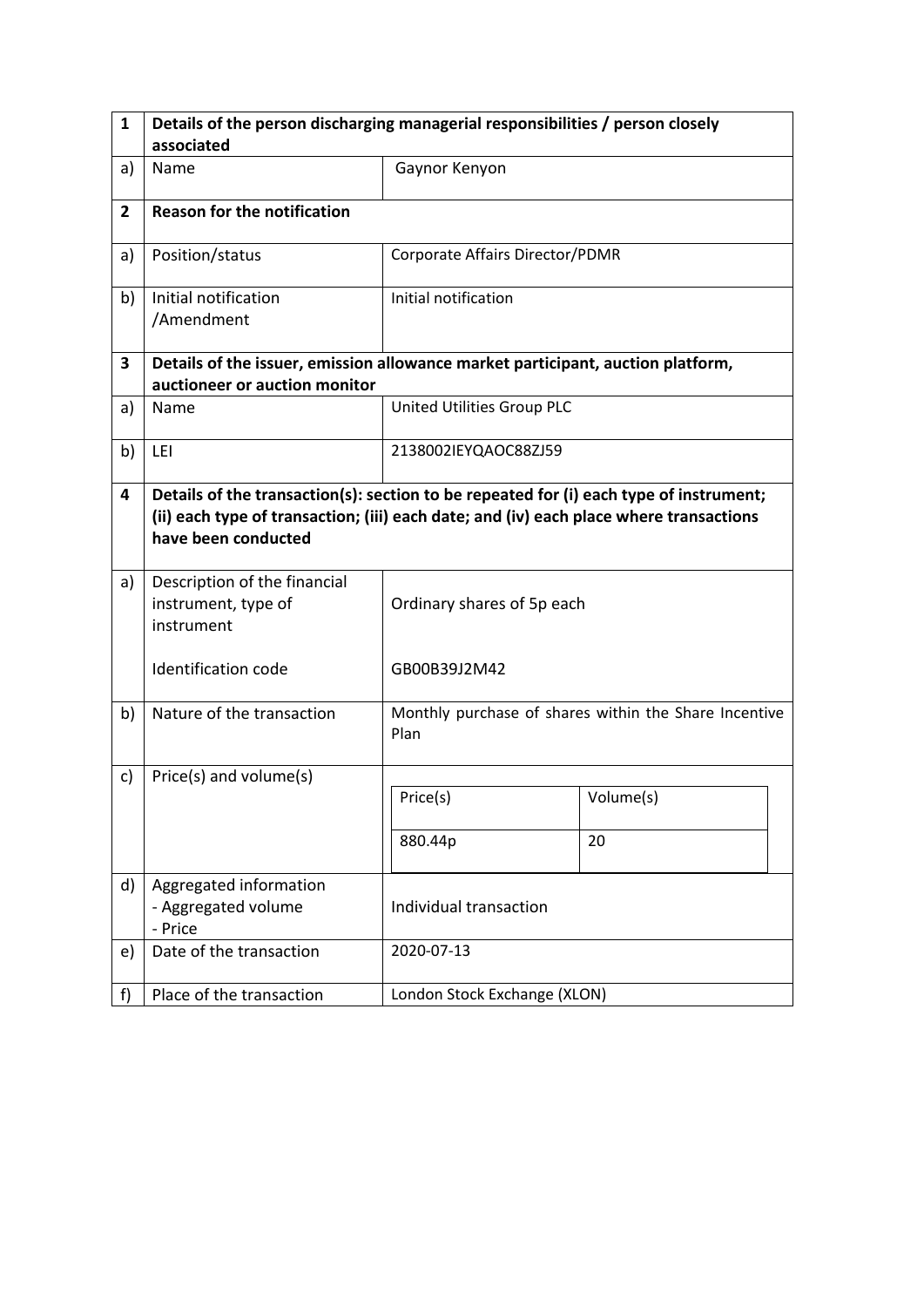| $\mathbf{1}$   | Details of the person discharging managerial responsibilities / person closely  |                                                                                                                                                                                  |                                                       |           |  |
|----------------|---------------------------------------------------------------------------------|----------------------------------------------------------------------------------------------------------------------------------------------------------------------------------|-------------------------------------------------------|-----------|--|
|                | associated                                                                      |                                                                                                                                                                                  |                                                       |           |  |
| a)             | Name                                                                            | <b>Tom Lissett</b>                                                                                                                                                               |                                                       |           |  |
| $\overline{2}$ | <b>Reason for the notification</b>                                              |                                                                                                                                                                                  |                                                       |           |  |
| a)             | Position/status                                                                 |                                                                                                                                                                                  | Director of Bioresource & Energy Services/PDMR        |           |  |
| b)             | Initial notification<br>/Amendment                                              |                                                                                                                                                                                  | Initial notification                                  |           |  |
| 3              | Details of the issuer, emission allowance market participant, auction platform, |                                                                                                                                                                                  |                                                       |           |  |
|                | auctioneer or auction monitor                                                   |                                                                                                                                                                                  |                                                       |           |  |
| a)             | Name                                                                            |                                                                                                                                                                                  | United Utilities Group PLC                            |           |  |
| b)             | LEI                                                                             |                                                                                                                                                                                  | 2138002IEYQAOC88ZJ59                                  |           |  |
| 4              | have been conducted                                                             | Details of the transaction(s): section to be repeated for (i) each type of instrument;<br>(ii) each type of transaction; (iii) each date; and (iv) each place where transactions |                                                       |           |  |
| a)             | Description of the financial<br>instrument, type of<br>instrument               | Ordinary shares of 5p each                                                                                                                                                       |                                                       |           |  |
|                | <b>Identification code</b>                                                      |                                                                                                                                                                                  | GB00B39J2M42                                          |           |  |
| b)             | Nature of the transaction                                                       | Plan                                                                                                                                                                             | Monthly purchase of shares within the Share Incentive |           |  |
| c)             | Price(s) and volume(s)                                                          |                                                                                                                                                                                  |                                                       |           |  |
|                |                                                                                 |                                                                                                                                                                                  | Price(s)                                              | Volume(s) |  |
|                |                                                                                 |                                                                                                                                                                                  | 880.44p                                               | 20        |  |
| d)             | Aggregated information<br>- Aggregated volume<br>- Price                        | Individual transaction                                                                                                                                                           |                                                       |           |  |
| e)             | Date of the transaction                                                         |                                                                                                                                                                                  | 2020-07-13                                            |           |  |
| f              | Place of the transaction                                                        |                                                                                                                                                                                  | London Stock Exchange (XLON)                          |           |  |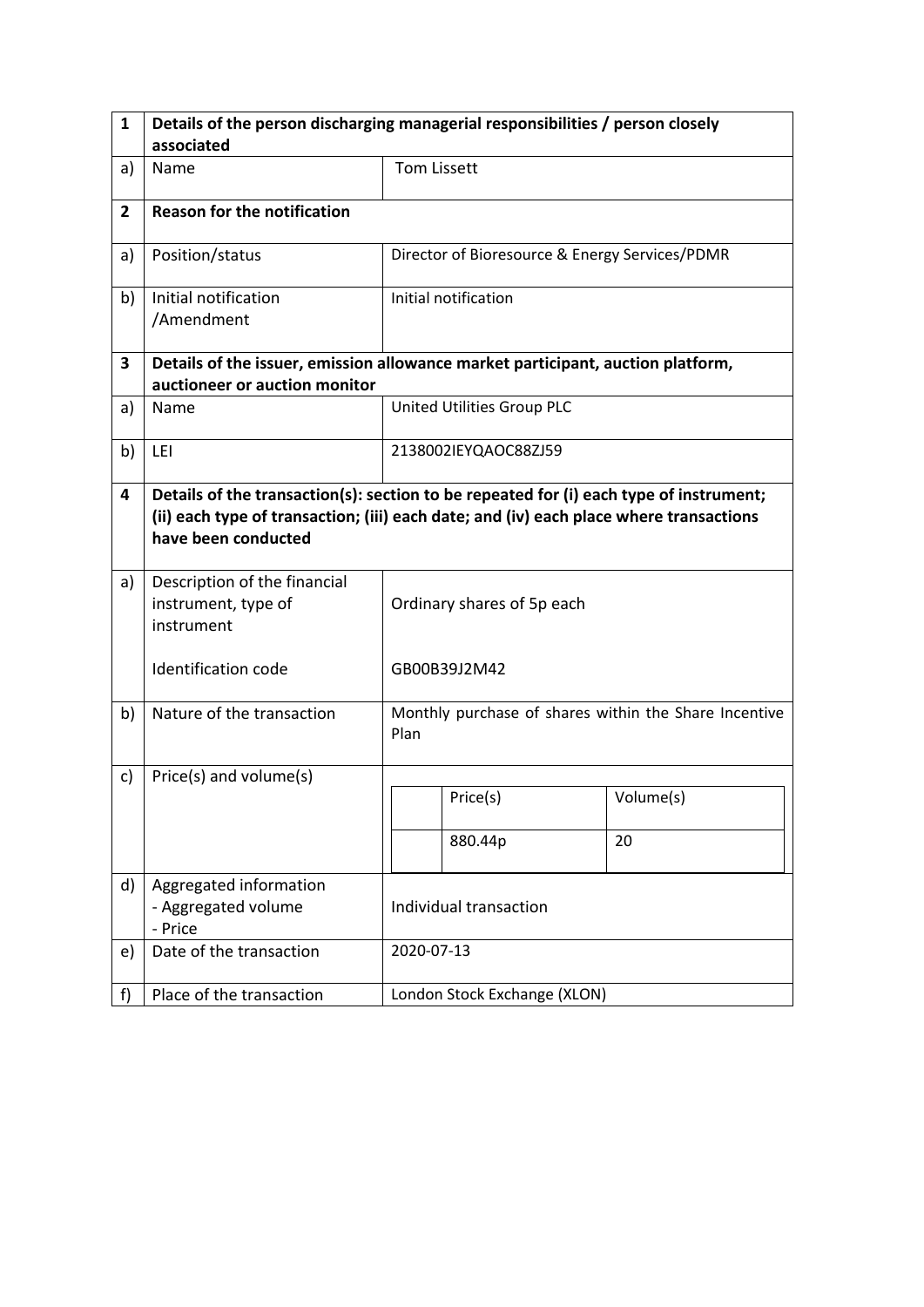| 1.             | Details of the person discharging managerial responsibilities / person closely                                                                                                                          |                              |                                                       |  |  |  |
|----------------|---------------------------------------------------------------------------------------------------------------------------------------------------------------------------------------------------------|------------------------------|-------------------------------------------------------|--|--|--|
|                | associated                                                                                                                                                                                              |                              |                                                       |  |  |  |
| a)             | Name                                                                                                                                                                                                    | <b>Steve Mogford</b>         |                                                       |  |  |  |
| $\overline{2}$ | <b>Reason for the notification</b>                                                                                                                                                                      |                              |                                                       |  |  |  |
| a)             | Position/status                                                                                                                                                                                         | Chief Executive Officer/PDMR |                                                       |  |  |  |
| b)             | Initial notification<br>/Amendment                                                                                                                                                                      | Initial notification         |                                                       |  |  |  |
| 3              | Details of the issuer, emission allowance market participant, auction platform,                                                                                                                         |                              |                                                       |  |  |  |
|                | auctioneer or auction monitor                                                                                                                                                                           |                              |                                                       |  |  |  |
| a)             | Name                                                                                                                                                                                                    | United Utilities Group PLC   |                                                       |  |  |  |
| b)             | LEI                                                                                                                                                                                                     | 2138002IEYQAOC88ZJ59         |                                                       |  |  |  |
| 4              | Details of the transaction(s): section to be repeated for (i) each type of instrument;<br>(ii) each type of transaction; (iii) each date; and (iv) each place where transactions<br>have been conducted |                              |                                                       |  |  |  |
| a)             | Description of the financial<br>instrument, type of<br>instrument                                                                                                                                       | Ordinary shares of 5p each   |                                                       |  |  |  |
|                | Identification code                                                                                                                                                                                     | GB00B39J2M42                 |                                                       |  |  |  |
| b)             | Nature of the transaction                                                                                                                                                                               | Plan                         | Monthly purchase of shares within the Share Incentive |  |  |  |
| c)             | Price(s) and volume(s)                                                                                                                                                                                  |                              |                                                       |  |  |  |
|                |                                                                                                                                                                                                         | Price(s)                     | Volume(s)                                             |  |  |  |
|                |                                                                                                                                                                                                         | 880.44p                      | 21                                                    |  |  |  |
| d)             | Aggregated information<br>- Aggregated volume<br>- Price                                                                                                                                                | Individual transaction       |                                                       |  |  |  |
| e)             | Date of the transaction                                                                                                                                                                                 | 2020-07-13                   |                                                       |  |  |  |
| f              | Place of the transaction                                                                                                                                                                                | London Stock Exchange (XLON) |                                                       |  |  |  |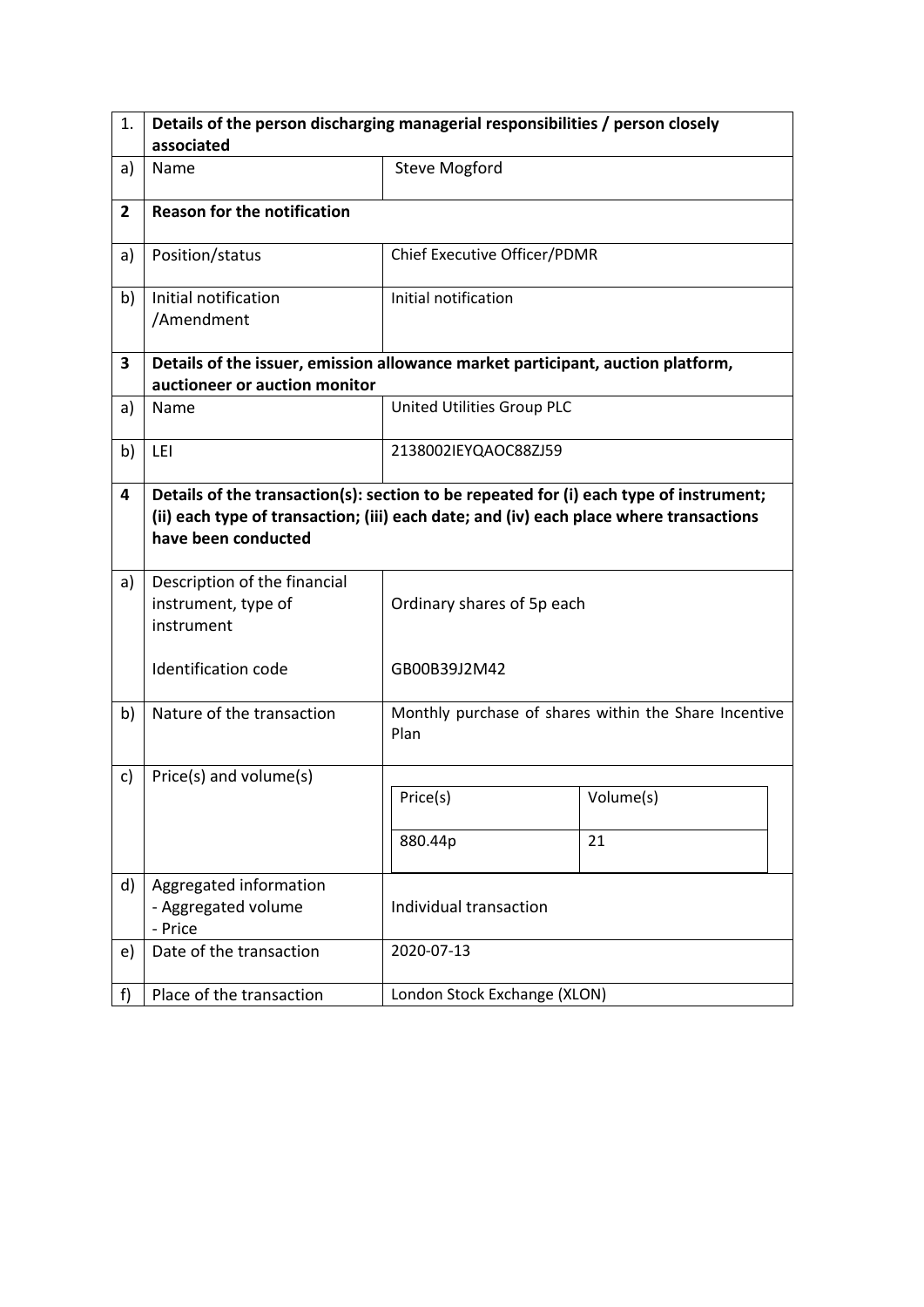| 1              | Details of the person discharging managerial responsibilities / person closely                                                                                                                          |                            |                                                       |           |  |
|----------------|---------------------------------------------------------------------------------------------------------------------------------------------------------------------------------------------------------|----------------------------|-------------------------------------------------------|-----------|--|
|                | associated                                                                                                                                                                                              |                            |                                                       |           |  |
| a)             | Name                                                                                                                                                                                                    |                            | <b>Martin Padley</b>                                  |           |  |
| $\overline{2}$ | <b>Reason for the notification</b>                                                                                                                                                                      |                            |                                                       |           |  |
| a)             | Position/status                                                                                                                                                                                         |                            | Water and Scientific Services Director/PDMR           |           |  |
| b)             | Initial notification<br>/Amendment                                                                                                                                                                      |                            | Initial notification                                  |           |  |
| 3              | Details of the issuer, emission allowance market participant, auction platform,                                                                                                                         |                            |                                                       |           |  |
|                | auctioneer or auction monitor                                                                                                                                                                           |                            |                                                       |           |  |
| a)             | Name                                                                                                                                                                                                    |                            | United Utilities Group PLC                            |           |  |
| b)             | LEI                                                                                                                                                                                                     |                            | 2138002IEYQAOC88ZJ59                                  |           |  |
| 4              | Details of the transaction(s): section to be repeated for (i) each type of instrument;<br>(ii) each type of transaction; (iii) each date; and (iv) each place where transactions<br>have been conducted |                            |                                                       |           |  |
| a)             | Description of the financial<br>instrument, type of<br>instrument                                                                                                                                       | Ordinary shares of 5p each |                                                       |           |  |
|                | <b>Identification code</b>                                                                                                                                                                              |                            | GB00B39J2M42                                          |           |  |
| b)             | Nature of the transaction                                                                                                                                                                               | Plan                       | Monthly purchase of shares within the Share Incentive |           |  |
| c)             | Price(s) and volume(s)                                                                                                                                                                                  |                            |                                                       |           |  |
|                |                                                                                                                                                                                                         |                            | Price(s)                                              | Volume(s) |  |
|                |                                                                                                                                                                                                         |                            | 880.44p                                               | 20        |  |
| d)             | Aggregated information<br>- Aggregated volume<br>- Price                                                                                                                                                | Individual transaction     |                                                       |           |  |
| e)             | Date of the transaction                                                                                                                                                                                 |                            | 2020-07-13                                            |           |  |
| f)             | Place of the transaction                                                                                                                                                                                |                            | London Stock Exchange (XLON)                          |           |  |